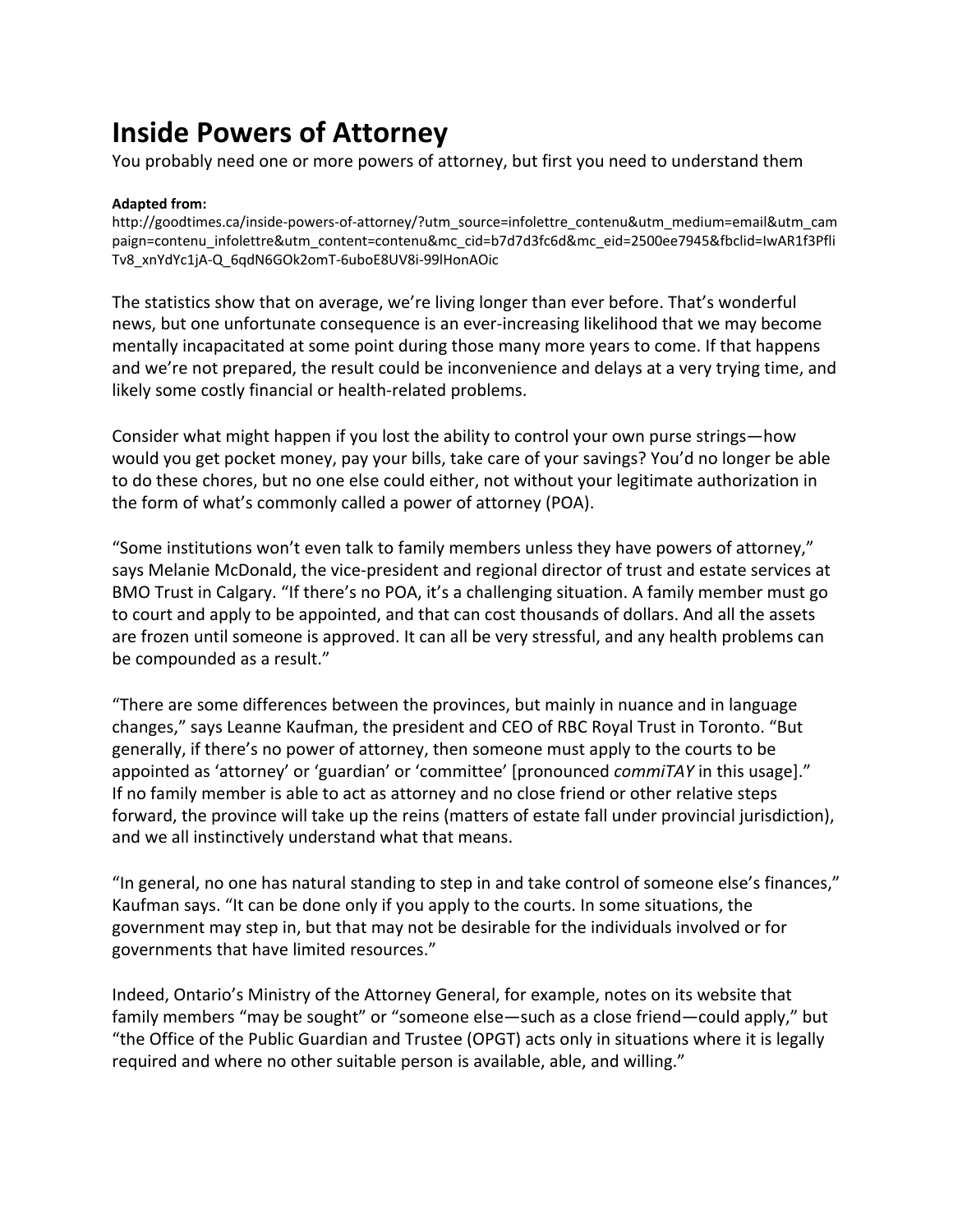Kaufman adds that while the rules in most provinces are indeed similar, Quebec is an outlier. "They have an entirely different legal system [based on civil rather than common law] and they have no enduring power of attorney—you have to apply to the courts for it. It can be the same document [as an existing POA], but it still needs to be homologated [approved] by the courts."

## **Definitions**

So what exactly is a POA (called a representative agreement in British Columbia and a mandate in Quebec)? And how do you go about creating one?

Essentially, a POA is a document you have signed (and had witnessed) giving one or more people the authority to manage your money and property. The appointee doesn't need to be an actual lawyer and you don't require a lawyer's help in creating the document, although it's generally recommended. And of course, you must be mentally competent at the time you sign it.

A general, ordinary, or non-continuing POA has effect only while you are mentally capable of managing your own affairs. You might use this if, for example, you need someone to look after your affairs while you're away for an extended period. Generally, any of these POA types can be revoked at any time.

An enduring or continuing POA, on the other hand, remains in effect despite incapacity. It can take effect as soon as it's signed or (depending on provincial rules) it may be triggered by some specified future event (such as your being declared *non compos mentis*). An enduring POA may be revoked only with great difficulty and cost (if at all) once that declaration has been made. That's why it's important to get it right the first time—there may not be a second chance.

As for the extent of the power itself, this must be defined in the document. The appointee could do almost everything on your behalf that you could do: banking, signing cheques, buying or selling real estate, buying consumer goods…. A POA does not, however, bestow ownership rights, and an attorney cannot create or alter a will on your behalf, change a beneficiary on a life insurance plan, or grant POA to someone else on your behalf.

## Documentation

The POA document itself can be a single page or span multiple pages, depending on the complexity of your affairs and the extent of your instructions: it could consist of a simple one-paragraph blanket endorsement or sheaves of detailed financial data and instructions. Beyond this, a POA document requires only a few key elements to be legally valid:

- your identification (including address, phone number, etc.)
- identification of the attorney or attorneys
- your signature and the date
- the signature of the witness or witnesses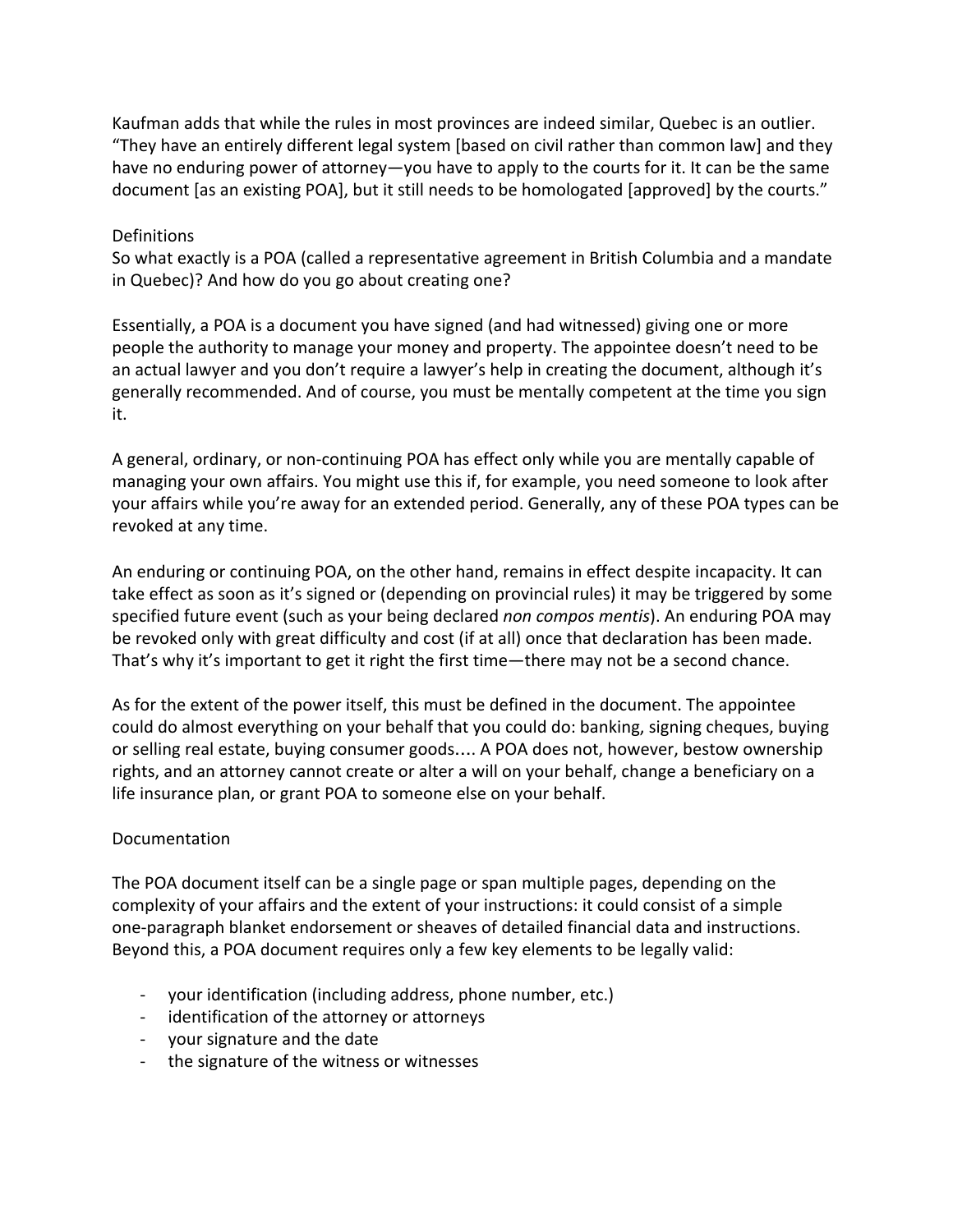Thus the form itself can be fairly simple in execution. The laws don't require you to use a lawyer's services and there are many cheap or free forms online, on both government and private websites, though you should probably favour the former where possible. "There are lots of online documents," McDonald says. "Those provided on government websites will be legal and valid, but I can't speak for the others."

"Yes, you can get the forms off the Internet, and Ontario, for example, provides them, as do some other provinces," Kaufman says. "They can meet your basic needs, but they won't take into account any personalized wishes."

And of course, the inevitable devils lurk in the detailing of those wishes. An article about the POA on the Employment and Social Development Canada (ESDC) website likens the process to a balancing act: "…Inadequate information or limitations in the document could lead to mismanagement of funds or their being managed in a way that you do not agree with. But overly strict limitations can make it difficult for your attorney to take care of your finances."

Les Kotzer, a wills lawyer with Fish & Associates in Thornhill, ON, adds that in some cases, there can be further problems. "If you list the assets you want looked after in the POA and you forget to mention one, or your assets change, then anything not covered can't be touched by the attorney," he cautions. "To avoid this, you should create an all-encompassing POA."

Similarly, Kotzer points out that if you create a POA with a triggering clause stipulating that it comes into effect if you're declared mentally incompetent, but you're stricken by a debilitating physical condition such as ALS [amyotrophic lateral sclerosis] or Parkinson's disease, you may need help with your banking, but the POA won't be triggered. If mental incompetence is required, you've put a roadblock into the POA," he says. "Your attorneys can't act for you. The solution is to make the POA effective immediately."

Then there's the process itself, which also can vary by province, according to an article entitled "Introduction to Powers of Attorney in Canada" in duhaime.org's online legal encyclopedia:

- "Some provinces require two witnesses before a power of attorney can be valid; other provinces require that the power of attorney be registered in the courthouse.
- "Some provinces exclude certain persons from acting as attorney to a power of attorney, while others require special government forms to be used.
- "Some provinces do not recognize the 'springing power of attorney' [arising from a triggering event such as an incapacity ruling]."

Given all of this, while you're not obliged to hire a lawyer to create a POA, there are many good reasons for doing so, at the very least to review what you have created.

"You can do it yourself legally as long as you follow the rules," Kaufman says, "but I wouldn't advise trying it on your own. Lawyers can provide invaluable advice about certain options and